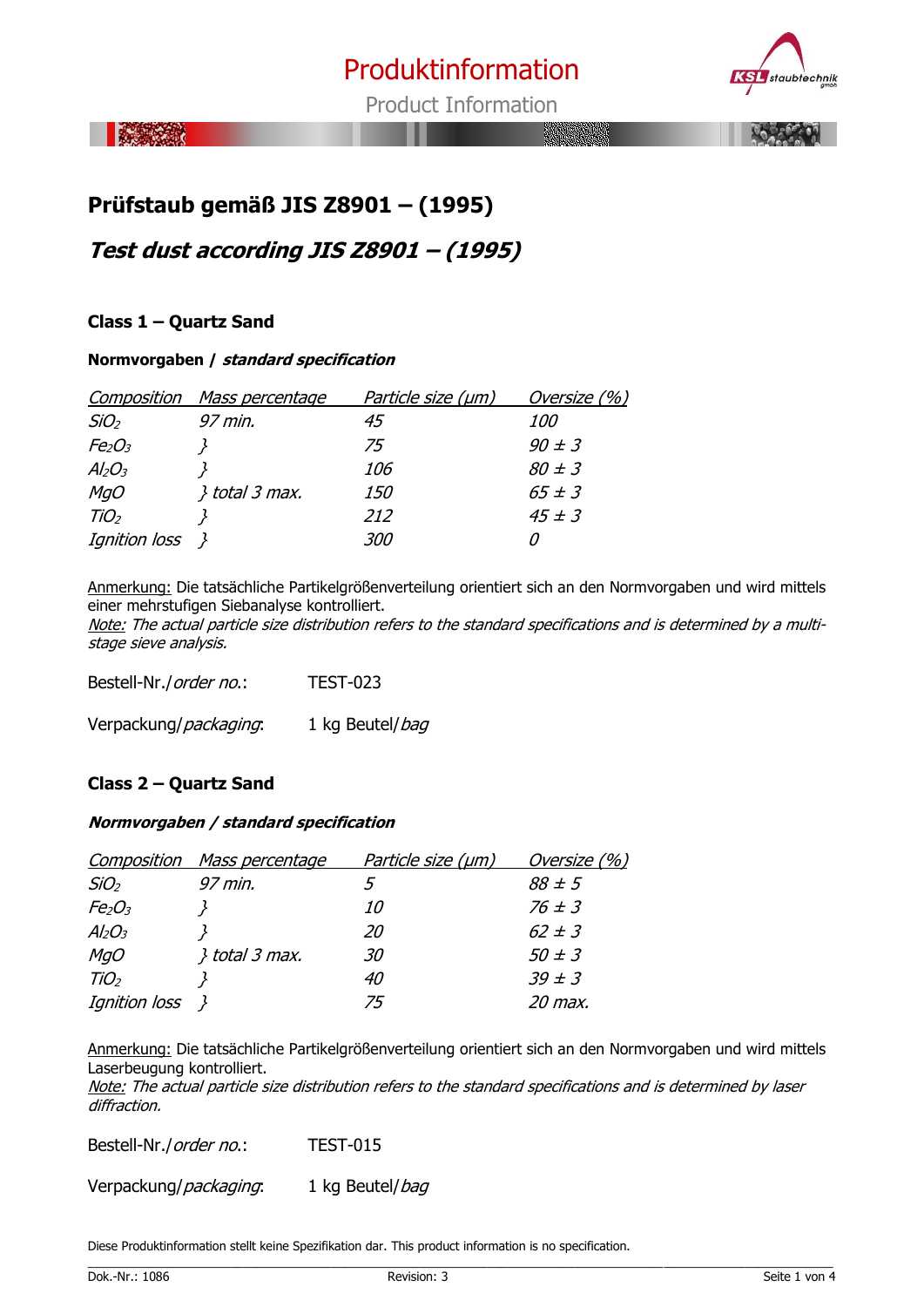

Product Information

**BOSHOOTIA** 

# **Class 3 – Quartz Sand**

### **Normvorgaben / standard specification**

|                                | Composition Mass percentage | Particle size (µm) | Oversize (%) |
|--------------------------------|-----------------------------|--------------------|--------------|
| SiO <sub>2</sub>               | 97 min.                     | ٠,                 | $61 \pm 5$   |
| Fe <sub>2</sub> O <sub>3</sub> |                             | 10                 | $43 \pm 3$   |
| $Al_2O_3$                      |                             | 20                 | $27 \pm 3$   |
| <b>MgO</b>                     | <i>{\total 3 max.</i>       | 30                 | $15 \pm 3$   |
| TiO <sub>2</sub>               |                             | 40                 | $9 \pm 3$    |
| Ignition loss $\}$             |                             | 75                 | $3$ max.     |

Anmerkung: Die tatsächliche Partikelgrößenverteilung orientiert sich an den Normvorgaben und wird mittels Laserbeugung kontrolliert.

Note: The actual particle size distribution refers to the standard specifications and is determined by laser diffraction.

| Bestell-Nr./order no.: | <b>TEST-098</b> |
|------------------------|-----------------|
| Verpackung/packaging.  | 1 kg Beutel/bag |

# **Class 7 – Kanto (Japanese) Loam, synthetically**

#### **Normvorgaben / standard specification**

| Composition                    | M <u>ass percentage</u> | Particle size (µm) | Oversize (%) |
|--------------------------------|-------------------------|--------------------|--------------|
| SiO <sub>2</sub>               | 34 to 40                | 5                  | $88 \pm 5$   |
| Fe <sub>2</sub> O <sub>3</sub> | 17 to 23                | <i>10</i>          | $76 \pm 3$   |
| $Al_2O_3$                      | 26 to 32                | 20                 | $62 \pm 3$   |
| CaO                            | $0$ to $3$              | 30                 | $50 \pm 3$   |
| <b>MgO</b>                     | 3 to 7                  | 40                 | $39 \pm 3$   |
| TiO <sub>2</sub>               | 0 to 4                  | 75                 | 20 max.      |
| Ignition loss                  | 0 to 4                  |                    |              |

Anmerkung: Die tatsächliche Partikelgrößenverteilung orientiert sich an den Normvorgaben und wird mittels Laserbeugung kontrolliert. Die Zusammensetzung wird durch Mischen der Einzelkomponenten erreicht. Note: The actual particle size distribution refers to the standard specifications and is determined by laser diffraction. The composition is achieved by mixing the individual components.

\_\_\_\_\_\_\_\_\_\_\_\_\_\_\_\_\_\_\_\_\_\_\_\_\_\_\_\_\_\_\_\_\_\_\_\_\_\_\_\_\_\_\_\_\_\_\_\_\_\_\_\_\_\_\_\_\_\_\_\_\_\_\_\_\_\_\_\_\_\_\_\_\_\_\_\_\_\_\_\_\_\_\_\_\_\_\_\_\_\_\_\_\_\_\_\_\_\_\_\_\_\_\_\_\_\_\_\_\_\_

Bestell-Nr./order no.: TEST-022

Verpackung/*packaging*: 1 kg Beutel/*bag* 

Diese Produktinformation stellt keine Spezifikation dar. This product information is no specification.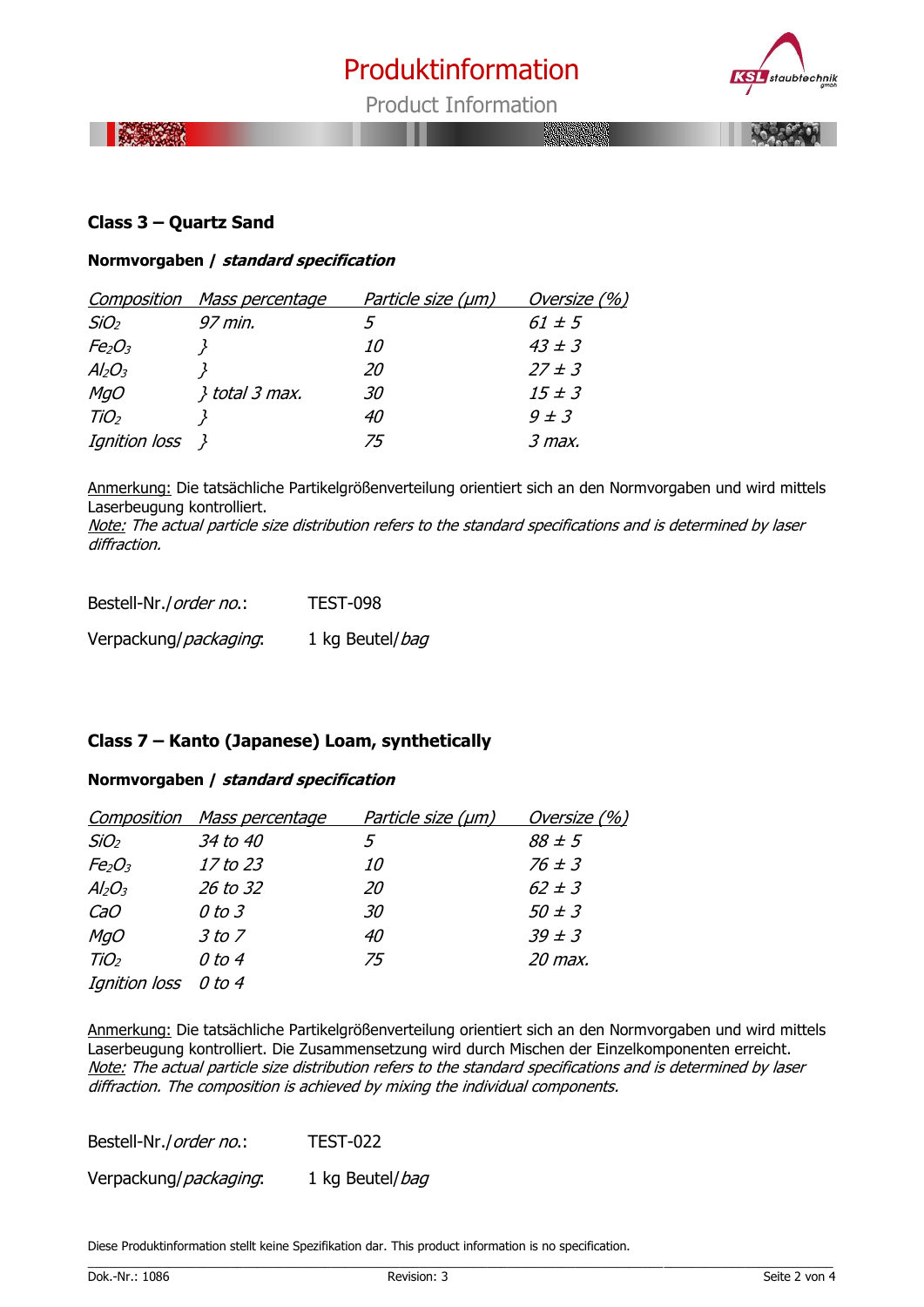

Product Information



# **Class 8 – Kanto (Japanese) Loam, synthetically**

#### **Normvorgaben / standard specification**

|                                | <b>Composition</b> Mass percentage | Particle size (µm) | Oversize (%) |
|--------------------------------|------------------------------------|--------------------|--------------|
| SiO <sub>2</sub>               | 34 to 40                           | 5                  | $61 \pm 5$   |
| Fe <sub>2</sub> O <sub>3</sub> | 17 to 23                           | <i>10</i>          | $43 \pm 3$   |
| $Al_2O_3$                      | 26 to 32                           | 20                 | $27 \pm 3$   |
| CaO                            | $0$ to $3$                         | 30                 | $15 \pm 3$   |
| <b>MgO</b>                     | 3 to 7                             | 40                 | $9 \pm 3$    |
| TiO <sub>2</sub>               | 0 to 4                             | 75                 | $3$ max.     |
| Ignition loss 0 to 4           |                                    |                    |              |

Anmerkung: Die tatsächliche Partikelgrößenverteilung orientiert sich an den Normvorgaben und wird mittels Laserbeugung kontrolliert. Die Zusammensetzung wird durch Mischen der Einzelkomponenten erreicht. Note: The actual particle size distribution refers to the standard specifications and is determined by laser diffraction. The composition is achieved by mixing the individual components.

| Bestell-Nr./order no.: | TEST-004        |
|------------------------|-----------------|
| Verpackung/packaging.  | 1 kg Beutel/bag |

# **Class 9 – Talc**

### **Normvorgaben / standard specification**

|                                | <b>Composition</b> Mass percentage | <u>Particle size (µm)</u> | Oversize (%) |
|--------------------------------|------------------------------------|---------------------------|--------------|
| SiO <sub>2</sub>               | 60 to 63                           | 2                         | 79 ± 5       |
| Fe <sub>2</sub> O <sub>3</sub> | 0 to 3                             | 4                         | $55 \pm 5$   |
| $Al_2O_3$                      | 0 to 3                             | 8                         | $23 \pm 5$   |
| CaO                            | $0$ to $2$                         | 16                        | $6 \pm 3$    |
| MgO                            | <i>30 to 34</i>                    |                           |              |
| Ignition loss 3 to 7           |                                    |                           |              |

Anmerkung: Die tatsächliche Partikelgrößenverteilung orientiert sich an den Normvorgaben und wird mittels Laserbeugung kontrolliert.

Note: The actual particle size distribution refers to the standard specifications and is determined by laser diffraction.

Bestell-Nr./order no.: TEST-099 Verpackung/*packaging*: 1 kg Beutel/*bag* 

Diese Produktinformation stellt keine Spezifikation dar. This product information is no specification.

\_\_\_\_\_\_\_\_\_\_\_\_\_\_\_\_\_\_\_\_\_\_\_\_\_\_\_\_\_\_\_\_\_\_\_\_\_\_\_\_\_\_\_\_\_\_\_\_\_\_\_\_\_\_\_\_\_\_\_\_\_\_\_\_\_\_\_\_\_\_\_\_\_\_\_\_\_\_\_\_\_\_\_\_\_\_\_\_\_\_\_\_\_\_\_\_\_\_\_\_\_\_\_\_\_\_\_\_\_\_